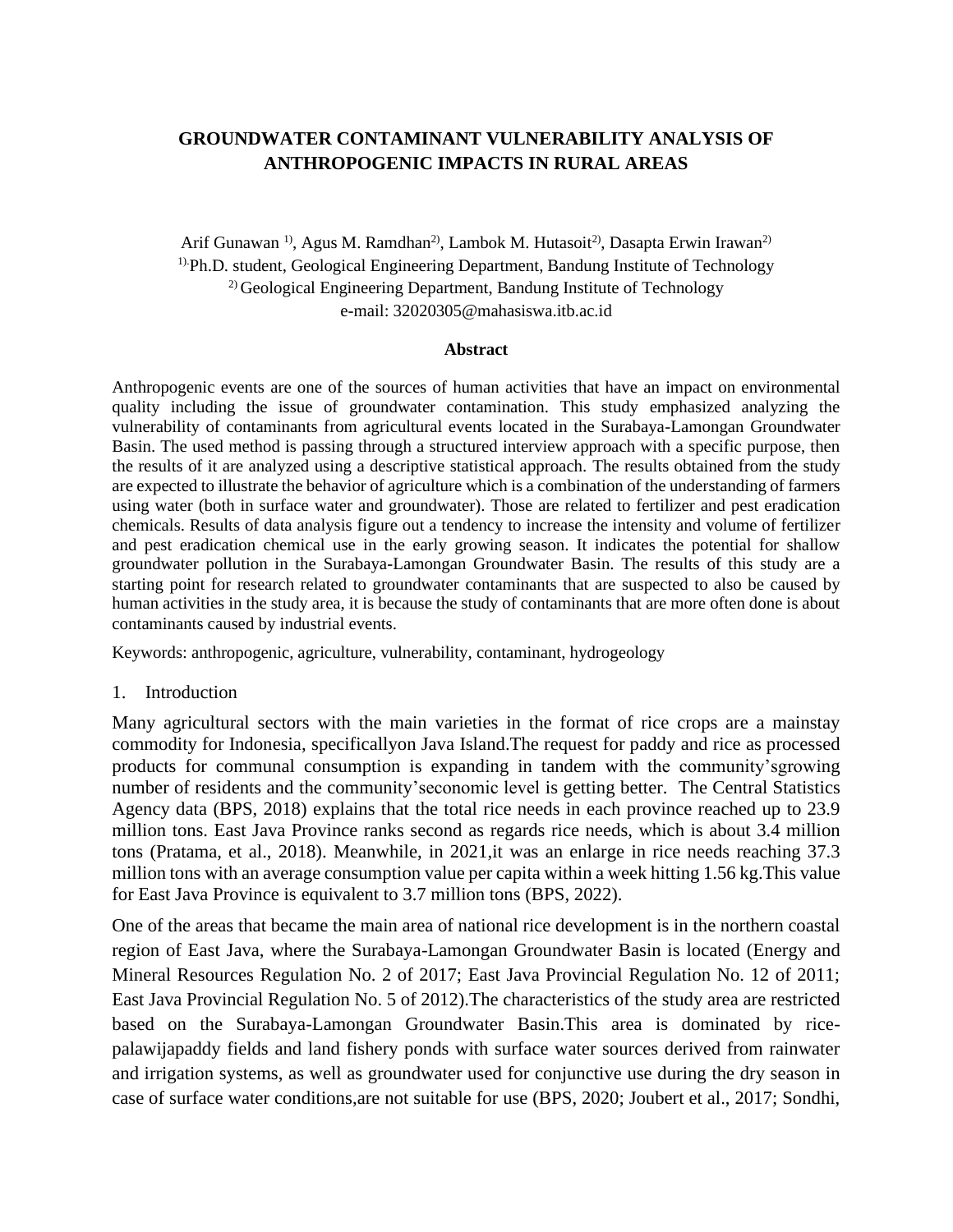et al., 1989). This condition causes the need for groundwater support to become vital for farmers in the study area.This is supported by data that irrigation agriculture requires groundwater supply in various socio-economic conditions in each country (Chaudhuri et al., 2021; Jain et al., 2021; Bhanja et al., 2019; Burek et al., 2019; Seibert et al., 2010).On the other hand, the intensive use of various types of fertilizers and pest eradicating chemicals by farmers has the potential to have a serious impact on the surrounding environmental ecosystem including the local groundwaterquality.The speed of groundwater utilization by water-using farming communities around the world is suspected to affect the environment in various forms (Chaudhuri et al., 2021) in the form of limited water resources (Miro and Famiglietti, 2018; Chaudhuri and Ale, 2014a),salinization or contamination (Mastrocicco and Colombani, 2020; Najib et al., 2016; Chaudhuri and Ale, 2014b), seawater intrusion (Jasechko et al., 2020), land subsidence (Kadiyan et al., 2021; Meldebekova et al., 2020; Chauduri and Ale, 2013), air pollution (Bijay et al., 2008), and loss of ecosystem service power (Wada et al., 2012).

Pollution as a result of agricultural activities is mostly non-point source pollution.This type has the characteristics of the distribution of polluting sources not at one clear culmination point, but relatively scattered and generally follows geological conditions, hydrogeology, agricultural land area, frequency of fertilizers use and other chemicals, as well as the characteristics of pollutants.The relationship between surface water quality (rivers and lakes) with groundwater is closely related and affects each other.One of the efforts that can be made to minimize the impact of groundwater pollution is to prevent in advance heavy-scale pollution in rivers and lakes (Khan et al., 2022).Various human activities can have widespread implications in all areas of life in the form of emerging contaminants or abbreviated as ECs (Khan et al., 2019, 2022; Ouda et al., 2021; Gomes et al., 2018, 2020).The term emerging contaminants refers to the potential conditions of environmental disasters that will have a significant impact on the surroundings.Pollutants in the form of pesticides and fertilizers fall into the ECs category. Rathi et al (2021) stated that fertilizers and chemicals other than fertilizers are the main sources in the ECs category. When ECs are in the agricultural ecosystem environment, they will potentially be transformed through a typical mechanism in the form of groundwater pollution fate and transit mechanisms chemically, biologically, and physically (Choi et al., 2016; Kim et al., 2014; Hinkle and Tesoriero, 2014; Kumar and Riyazudin, 2012; Biswas et al., 2011; Appelo and Postma, 2005; Christensen et al., 2000; Barcelona et al., 1989).Then, the process will be transported into the form of food supply to the root system of the plant, transformation to the aquifer system, or transformation to surface water through precipitation or irrigation system (Khan et al., 2022; Khan et al., 2013; Boxall, 2012).Figure 1 shows the distribution cycle of various polluting sources involving different sectors of human life and the surrounding environment (Khan et al., 2022; Rasheed et al., 2019).

Khan et al., (2018) asserted that sources of pollutants in the soil, surface, and groundwater are supplied by the intensification of use of various fertilizer products and non-fertilizer chemicals.In India for example, during the period between 1970 and 1980 about half of the rice production produced led to an increase in fertilizer consumption (FAO, 2013). It also shows that the longterm use of fertilizer causes soil and water pollution that affects the level of human health and the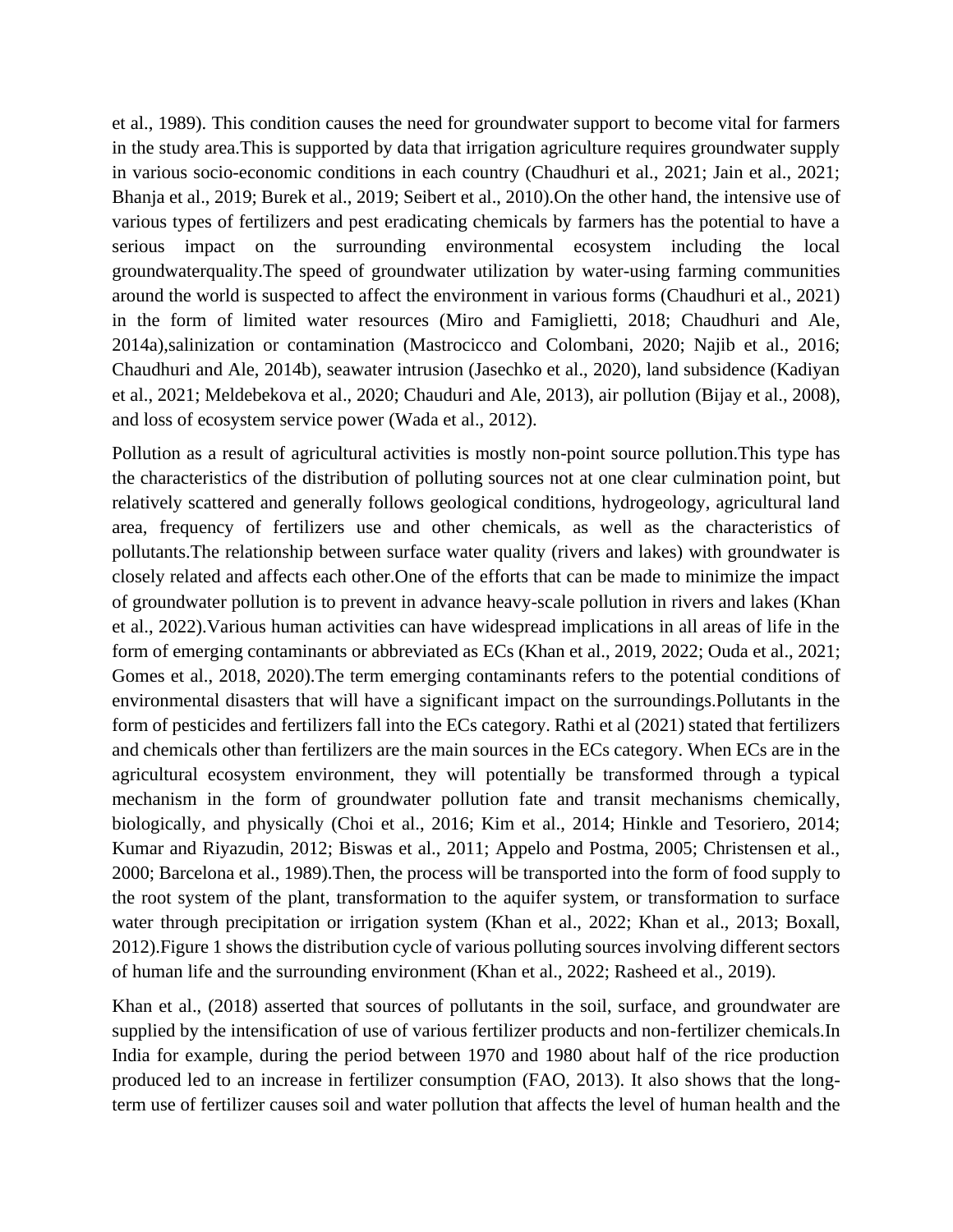deterioration of the aquatic environment quality (Almasri and Kaluarachi, 2004; Hanson, 2002; Hudak, 2000).Soil is generally polluted by heavy metal components (HMs) in the form of cadmium, mercury, arsenic, and others so it will potentially lower the pH of the soil. The indented thing also occurs in North America although at different levels and coupled with an increase in the concentration of Nitrate and Nitrite compounds (Robarge et al., 2004).In China, during the period 1980 to 2000 Guo et al., (2010) asserted that the main pollutants became a source of pollutants. They were caused by the use of nitrogen fertilizer product variants that polluted agricultural soils and were associated with biotic components.

This study is intended to find out the extent of potential pollution of anthropogenic activities, namely agriculture and ponds as a result of the use of fertilizers and pest exterminating chemicals that will affect the quality of the environment and groundwater.The main question in this study is how the planting patterns in the field (the first, second, and third planting patterns), and farmers' understanding of the stages in fertilization which consist ofan amount of fertilizer used, type of fertilizer, fertilization cycle, time-frequency of fertilization, chemicals other than fertilizers, and the harvest period.Levels of pollutant elements from fertilizers and chemicals other than fertilizers in the form of phosphates and ammonia as a representation of materials in agricultural fertilizers at the study site as well as some metallic elements such as aluminum, manganese, zinc, and copper are included in this analysis.



Figure 1. Distribution cycle of various polluting sources in various sectors of human life and the environment (Rasheed, 2019)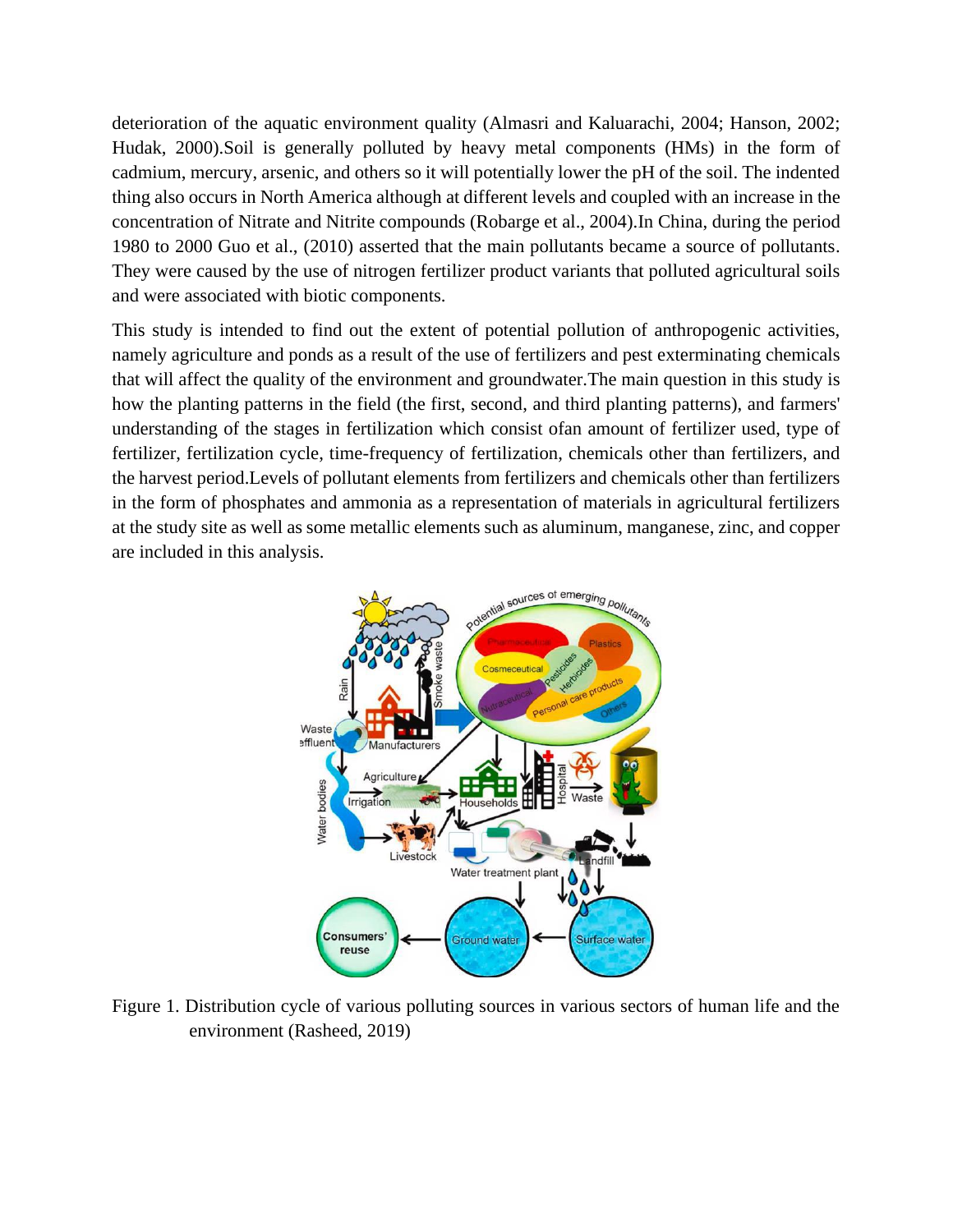# 2. Materials and Methods

# *Study Location Description*

The study location is the Surabaya-Lamongan Groundwater Basin area and is located on the northern coast of East Java Province.This basin administratively includes Bojonegoro, Lamongan, Tuban, and Gresik regencies as well as the west side of Surabaya City (Figure 2).This region is astronomically coordinated between  $6°57'25.53''$  S -  $7°14'12.22''$  S southern latitudeand  $111°55'17.23"E-112°27'03.38"E$  east longitude. The region is affected by the tropical climate with an average annual temperature of 25.1°C.The average annual rainfall is 2,447.8 mm and about 77%-80% is concentrated during the rainy season affected by monsoon winds (BPS, 2022).



Figure 2. Location of Study Region

The area of the Surabaya-Lamongan Groundwater Basin is 219,356 ha. It is about 52% or an area of 113,526 ha is a rice field area with rice plants as the main commodity (Table 1).This shows that rice farming is the main leverage sector of agricultural development related to spatial utilization in the study area.

Table .1 Area of CAT and rice fields located in CAT Surabaya-Lamongan (Central Statistics Agency of East Java Province, 2020)

| $\sqrt{2}$<br>N <sub>0</sub> | <b>Regency</b> / City | Groundwater Basin Area (ha)             |                                                    | Paddy field area into Groundwater<br><b>Basin</b> (ha) |                                                    |  |
|------------------------------|-----------------------|-----------------------------------------|----------------------------------------------------|--------------------------------------------------------|----------------------------------------------------|--|
|                              |                       | Area per<br><b>Regency/city</b><br>(ha) | $\%$ vs<br><b>Groundwater</b><br><b>Basin Area</b> | Area per<br>Regency/city<br>(ha)                       | $\%$ vs<br><b>Groundwater</b><br><b>Basin Area</b> |  |
|                              | Surabaya              | 5.823,20                                | 2.7 %                                              | 1.010,56                                               | $0,5\%$                                            |  |
| $\mathfrak{D}$               | Gresik                | 41.134,02                               | 18,8 %                                             | 6.960,58                                               | 3,2 %                                              |  |
| 3                            | Lamongan              | 76.242,36                               | 34,8%                                              | 40.831,72                                              | 18,6 %                                             |  |
| $\overline{4}$               | <b>Bojonegoro</b>     | 61.661,41                               | 28,1 %                                             | 44.658,06                                              | 20,4 %                                             |  |
| 5                            | Tuban                 | 34.494,82                               | 15,7 %                                             | 20.065,23                                              | 9,1 %                                              |  |
|                              | <b>Total</b>          | 219.355,81                              | 100 %                                              | 113.526,15                                             | 51,8%                                              |  |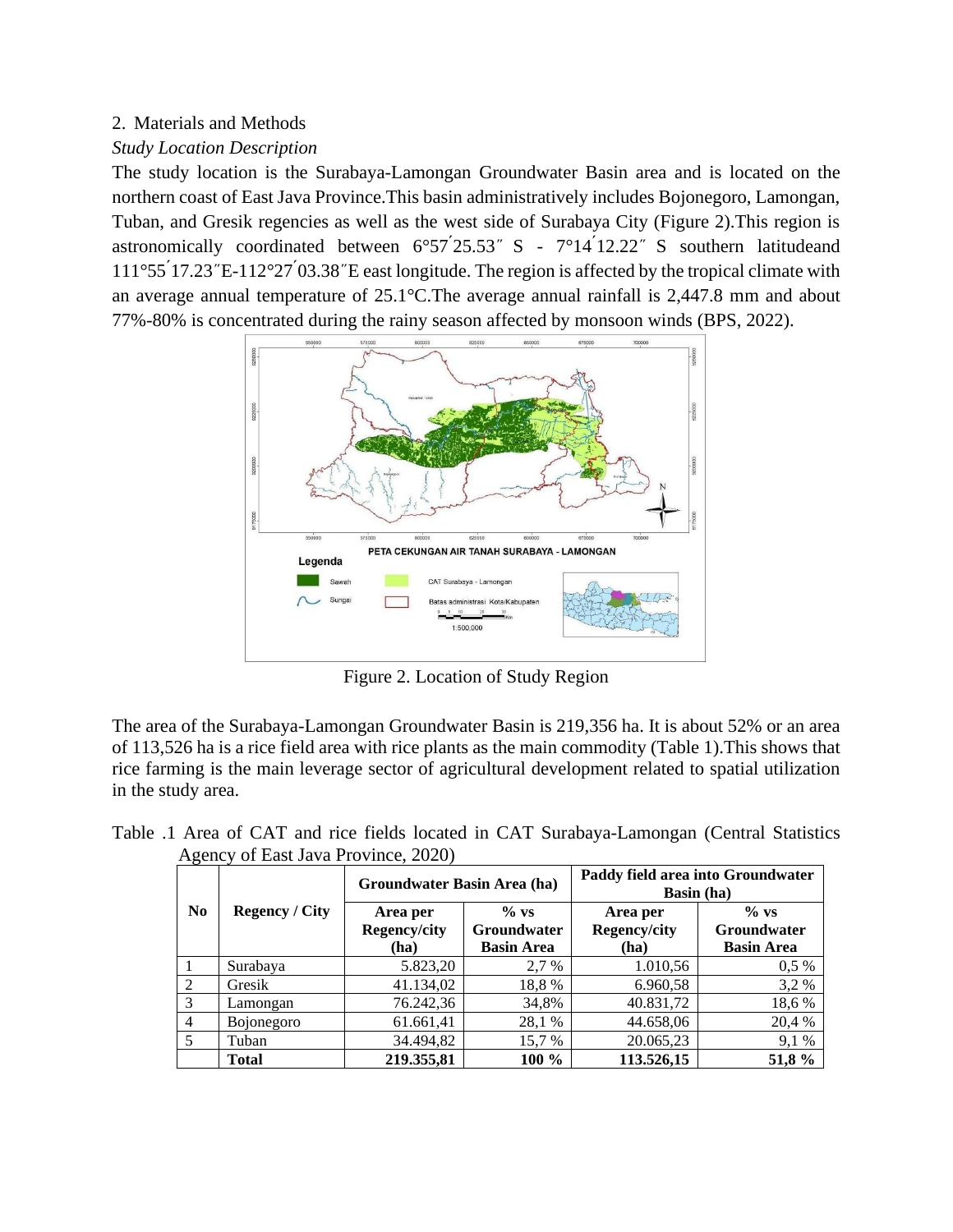## *Geology and Hydrogeology*

The geology of the study area is related to the physiographic zone of the North East Java Basin (Bemmelen, 1949; Pannekoek, 1949).The Surabaya-Lamongan Groundwater Basin is located in the Randublatung Zone which is bounded by the Java Sea in the north and a series of volcanoes with a west to east direction on the south side as figure 3 follows.



Figure 3. Profile of Randublatung Zone where the position of the Surabaya-Lamongan Groundwater Basin is located (modification from Husein, 2015; Pannekoek, 1949; van Bemmelen, 1949)

The depression form of Randublatung zone is a series of valleys that extend between the Kendeng Mountains to Rembang. The zone includes Purwodadi, Cepu, Bojonegoro, Gresik, Lamongan, Tuban, and Surabaya. Various anticline structures and isolated domes are found in the zone and occupy the Bengawan Solo River as the main river. Among them are the area of the antique structure of Dander, Pegat, Ngimbang, Sekarkorong, and Lidah (Husein, 2015). The appearance (feature) of these structures is caused by tectonic processes and sedimentation in the Randublatung Zone which has been continuous since the end of Tertiary until now. The source of sedimentation originated from the Kendeng and Rembang Mountains. In addition, there is also a drainage system in the river system (drainage system) in a zone that is divided into two, namely the Lusi River System on the west side and the Bengawan Solo River System on the east side.

Based on an analysis of regional geological maps on a scale of 1: 100,000 sheets of Bojonegoro, Mojokerto, and Surabaya-Sapulu obtained an analysis that the alluvial layer (Qal) distributed on the surface along the Surabaya-Lamongan Groundwater Basin has a thickness varying between 5 to 150 meters.This layer forms the main aquifer system in the groundwater basin system.Some groundwater irrigation network (JIAT) production wells with depths varying between 3 to 130 meters are in the aquifer layer.The utilization of JIAT is to fulfill the supply of water sources for the management of agricultural irrigation from groundwater. The role of groundwater serves as a conjunctive use.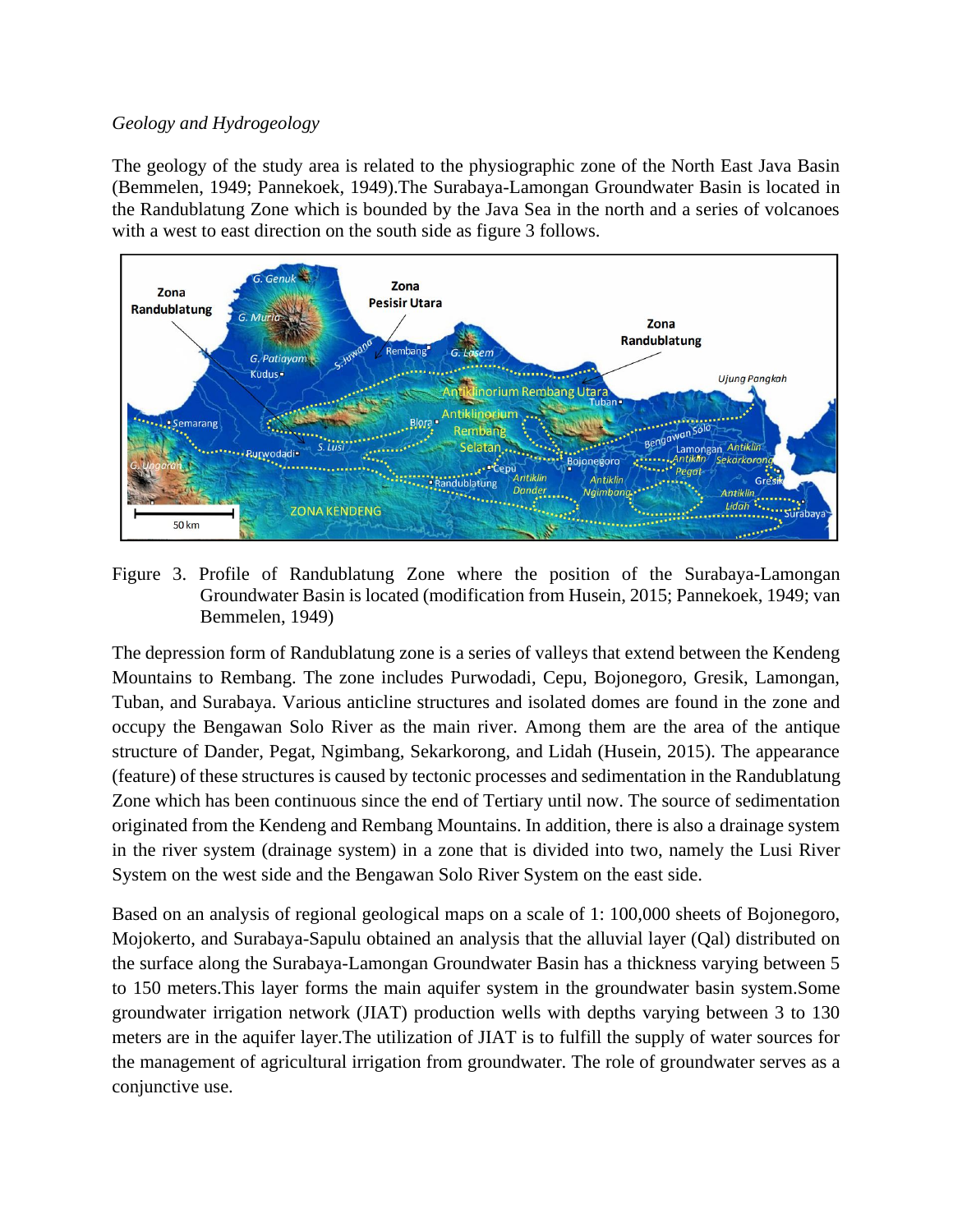## *Sampling techniques and analysis of in-situ interviews*

Sampling techniques in this study use the accidental sampling method where researchers conduct semi-structured interviews to reveal the purpose of the study to farmers who happen to be encountered in the process of data collection in rice fields that are research locations, namely farmers included in CAT Surabaya-Lamongan.The data was taken through a semi-structured interview method with several farmers and other related parties who have used JIAT wells to meet the irrigation water needs of rice farms and ponds.Interview guides are prepared with attention to the purpose of research, where questions are arranged in the form of stratified questions.The purpose to be revealed through the interview is to elaborate on the pattern of the firstsecond and third planting period, stages of the fertilization process and amount of fertilizer used, type of fertilizer used by farmers, fertilization cycle, time and frequency of utilization of chemicals other than fertilizers, and time of harvest during a year.After all the data from the interview is obtained, the data processing is carried out through descriptive analysis by making a classification based on the subject's answers and compiling it into a percentage graph of the subject's answers that describe the results of the study.

## 3. Result and Discussion

The series of data collection from the respondents was conducted through structured interview questions.The interview guide was compiled to uncover six research objectives, namely to disclose the pattern of the planting period, reveal the stages in fertilization and the amount of fertilizer used, discover the type of fertilizer used by farmers, perceive the cycle in fertilization, to determine the time, type and frequency of use of chemicals other than fertilizers, and to cognize the harvest period and types of plant commodities each time the planting period is carried out by farmers.

The questions on the first goal about the pattern of the planting period consist of the first four questions about the first time of planting (the first growing season) for a year.The results obtained from the subject's answer to the first question of the first goal is that the planting period of rice commodities between regions varies from one region to another.For example, in one area where it is starting at the end of the year (December), while in other areas it starts at the beginning of the year (February).The duration of one planting period until the harvest lasts about three months, which is from the planting period to the harvest but does not include preparations before planting.

The second question on the first goal is related to the stages of the rice planting phase and the timing of the implementation of those stages.All respondents obtained conclusions in general about the stages of planting rice, among others, starting with the phase of plowing the soil or processing the soil to be looser.Then after that, it is left for a certain interval of time by sprinkling dolomite lime to balance the pH level of the soil.Although this is rarely done by farmers.Furthermore, the planting phase of rice seedlings is carried out.Followed by irrigation both through rain and irrigation systems (surface water and groundwater).After that enter the fertilization and administration phase of chemical drugs (controlling pests).The last is the harvest phase. All phases are carried out with a duration of about four months or a year and can be done three times the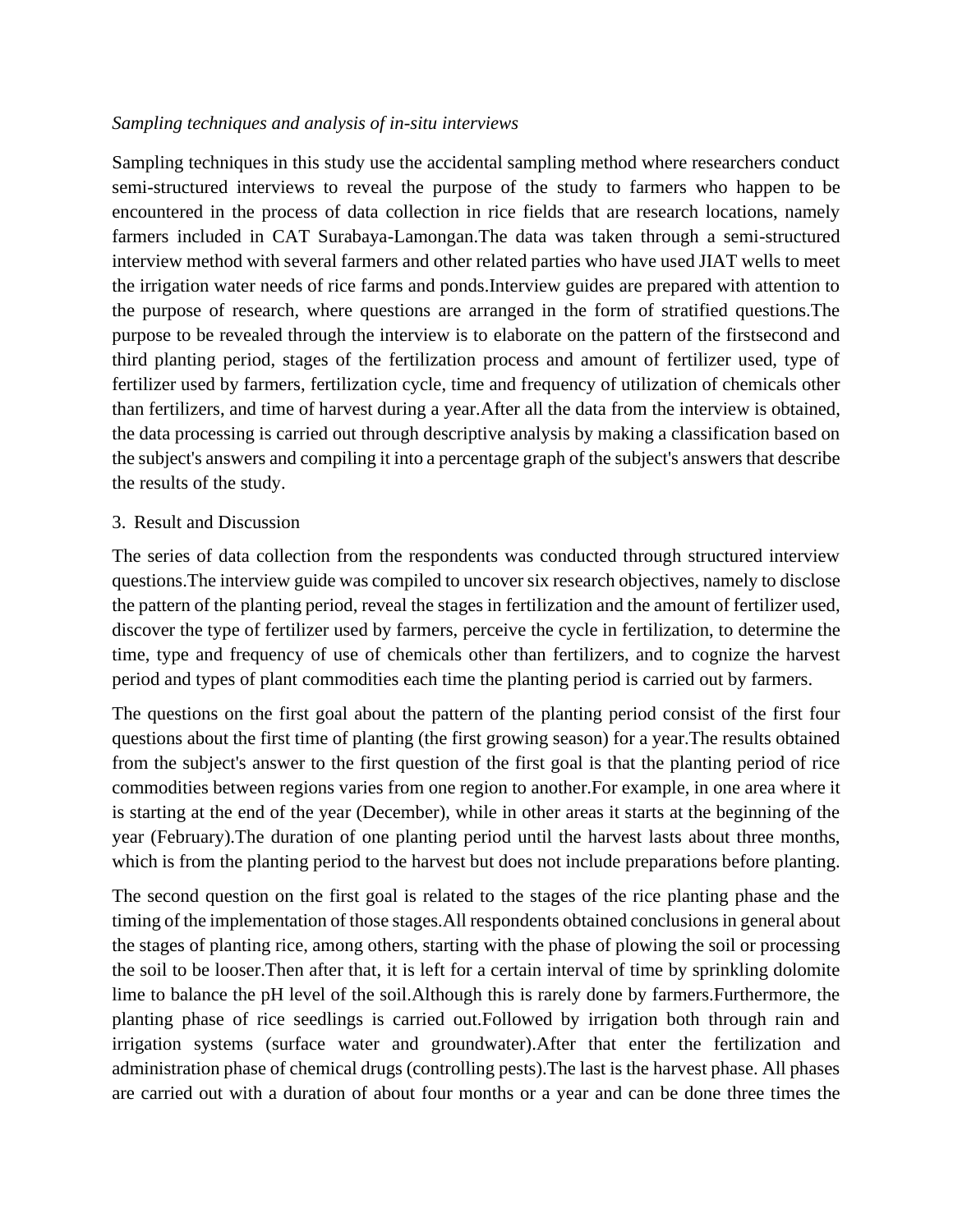planting period process although depending back on the condition of the type/ characteristics of the land and agricultural land in the field.The third question on the first goal is related to the stages of plant treatment carried out by farmers after the planting phase. The results of the analysis obtained that after the rice is planted, the thing farmers do to their crops is to weed the grass/weeds manually.Next is fertilization. Then, spraying plants with pest-controlling chemicals and plant diseases. This process is conducted several times until the plant can be harvested.The fourth question on the first purpose relates to the frequency of fertilization carried out in one planting period. The results of the analysis were obtained that during the planting period (in one planting period) fertilization was implemented two to four times and the majority of respondents fertilized twice.The following pie diagram shows that there are three groups of fertilization durations within one planting period (Figure 4). In Figure 4, it was obtained that the majority of respondents (74%) fertilized twice within a year. While the remaining 24% fertilize three times a year and only 2% do fertilization up to four times.



Figure 4. The pie chart on fertilizing in one planting period

The question on the second goal consists of two: the first question is to deduce the duration of time from the planting period to fertilization. The conclusion obtained is that the fertilization process in rice plants is carried out about 7 to 10 days after the planting period.Then the next fertilization is performed between 10 to 25 days after the first fertilization. The following pie diagram shows that for the first fertilization after the planting period the majority at a duration of 10 days although not absolutely (Figure 5). Furthermore, in the second fertilization after the planting period respondents, the majority were at 20 days (Figure 6) although not dominant.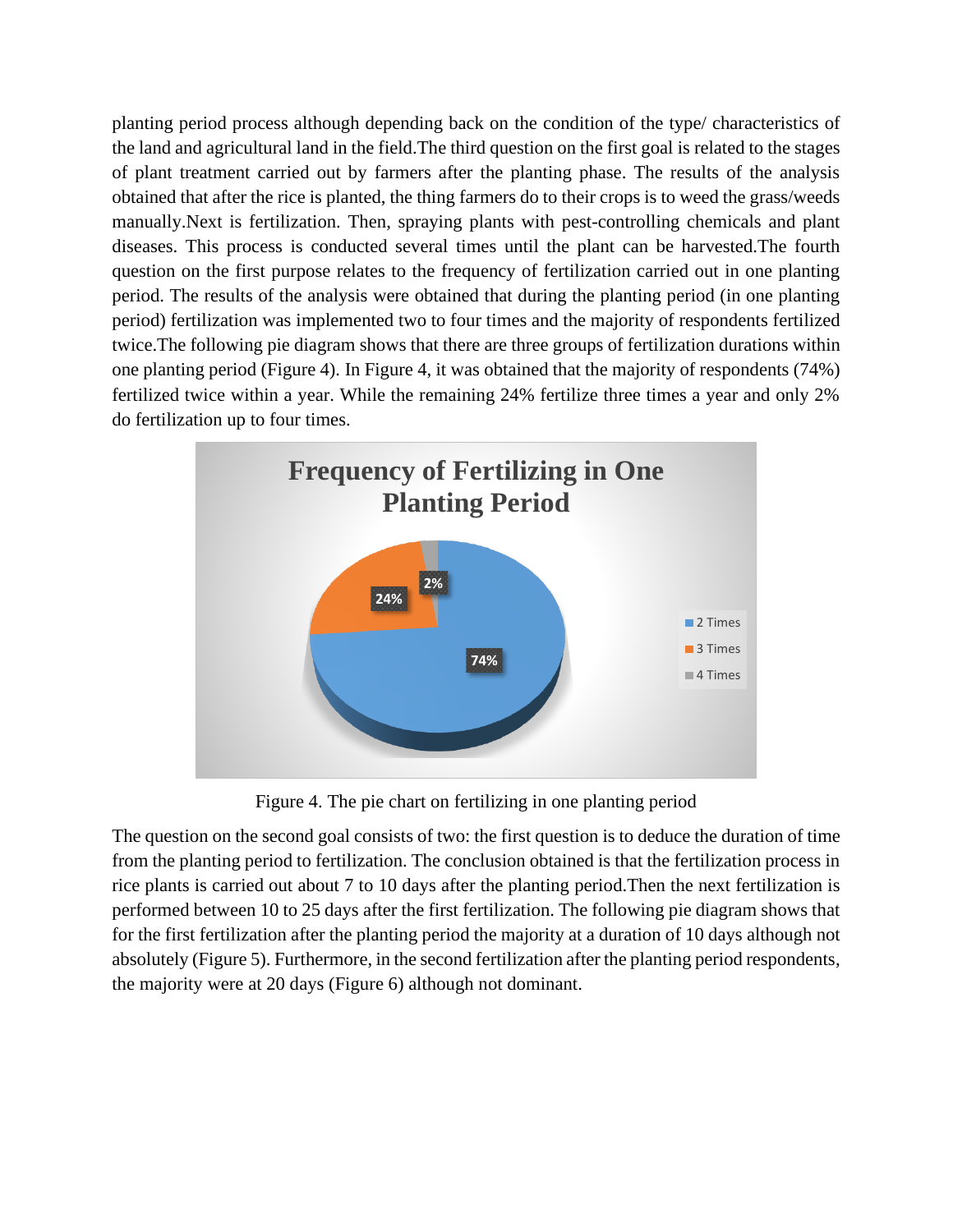

Figure 5. Pie chart first fertilizing after planting period



Figure 6. Pie chart second fertilizing after planting period

Figure 5 obtained the condition that the majority of respondents fertilize for the first time after the planting period with a distance of 10 days (as much as 41%); then followed by the option with a distance of 7 days (38%); the rest of the respondents chose less than 10 days (19%) and more than 7 days (2%).Furthermore, according to Figure 6, there is an almost even distribution of each respondent in choosing the option of choice related to the distance of the second fertilization time after the planting period. The majority although thin choose the distance of the second fertilization time of 20 days (26%); followed by 15 days (24%); then a distance of more than 20 days (19%); and the rest of the respondents answered more than 15 days (7%).The rest did not answer (blank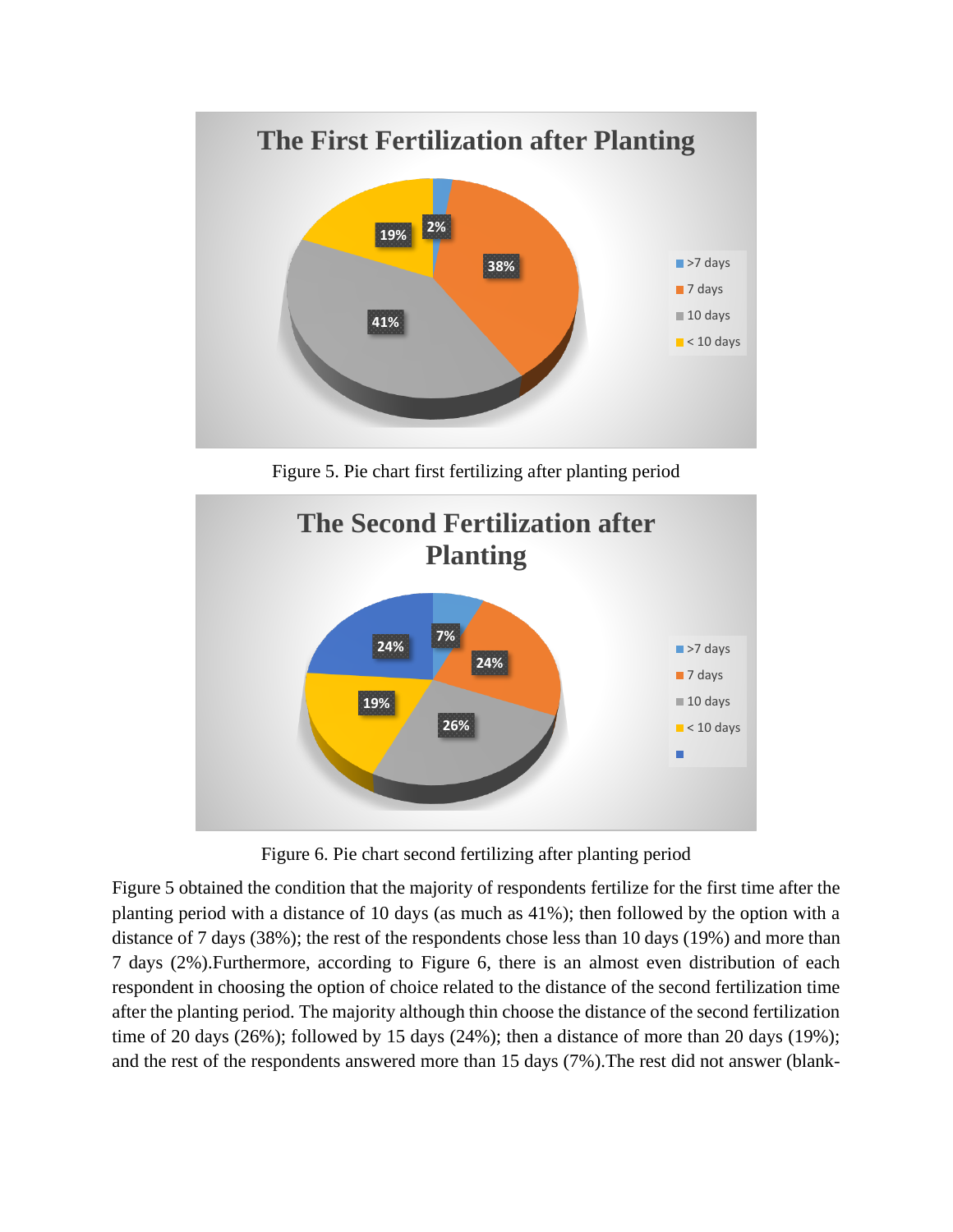24%). Further explanation of the first and second fertilization patterns in Figure 5 and Figure 6 is explained by Hansen et al. (1992) and Huda et al. (2012) and summarized in Figure 10.

The second question for the second purpose is related to the quantitative benchmark (dose) of fertilization. The conclusion obtained from respondents in the field is that the benchmark for the use of fertilizer by farmers varies.But in general its used 500 kg per hectare of agricultural land for one fertilization. Fertilization is carried out at least twice in one planting period. This is also reinforced by the results of in-depth interviews with farmers with the characterization of the use of fertilizer in one planting period in the rice fields of four districts and cities as table 1 below.Farmers in the four districts and cities use at least three types of fertilizer variants, namely urea, phonska, and ZA. The largest proportion of fertilizers is urea with a percentage of about 60%, while phonska and ZA each use about 20%.

| No               | Regency /<br><b>City</b> | <b>Paddys</b><br><b>Field Area</b> |               | <b>Total use of</b><br><b>Fertilizer</b> |               |                |
|------------------|--------------------------|------------------------------------|---------------|------------------------------------------|---------------|----------------|
|                  |                          | (Ha)                               | Urea $(Kg)$   | Phonska (Kg)                             | ZA(Kg)        | (Kg)           |
| 11.              | Surabaya                 | 1.843,83                           | 497.834,10    | 165.944,70                               | 165.944,70    | 829.723,50     |
| $\overline{2}$ . | Bojonegoro               | 78.945,00                          | 21.315.150.00 | 7.105.050,00                             | 7.105.050,00  | 35.525.250,00  |
| 3.               | Gresik                   | 29.756,25                          | 8.034.187,50  | 2.678.062,50                             | 2.678.062,50  | 13.390.312,50  |
| 4.               | Lamongan                 | 153.316,00                         | 41.395.320,00 | 13.798.440,00                            | 13.798.440,00 | 68.992.200,00  |
| 5.               | Tuban                    | 56.478,00                          | 15.249.060,00 | 5.083.020,00                             | 5.083.020,00  | 25.415.100,00  |
|                  | <b>Total</b>             | 320.339,08                         | 86.491.551,60 | 28.830.517,20                            | 28.830.517,20 | 144.152.586,00 |

Table 2 The use of fertilizer in one planting period in rice fields in 4 districts and Surabaya City

Source: Central Statistics Agency of East Java Province, (2020); interview results to farmers (2021)

The question of the first third purpose relates to what kind of fertilizer is used by farmers. The conclusion obtained is that the majority of the types of fertilizers used by farmers are dominated by urea, phonska, ZA, SP36, TS, and petroganics. Each type of fertilizer has its characteristics. Urea fertilizer is a fertilizer (NH2-CO-NH2) with high-grade nitrogen (N) chemical components up to 46%.In general, it has white crystal grains and is easily soluble in water because it is hygroscopic (absorbing water) as the source; https://www.pusri.co.id/ina/urea-tentang-urea/. Phonska fertilizer or known as NPK fertilizer has the characteristics of a granular granule shape with an average composition of nitrogen 15%, phosphorus in phosphate form (P2O5) 15%, potassium (K2O) 15%, sulfur 9%, and zinc (Zn) 2000 ppm, as a source: https://pupuklahan.blogspot.com/2018/08/pupuk-npk-phonska-plus-panen-meningkat-karenaperan-5 -this element.html. This fertilizer is easily soluble in water and clumps (hygroscopic). ZA fertilizer (zwavelzureammoniak) has a shape like a kitchen salt in the form of grainy crystals and also has a hygroscopic capacity that absorbs water. Compared to other types of fertilizers, ZA contains fewer nitrogen levels in it, but it is safe for use in various types of plants.ZA chemical compounds are stable so that for a long time will not experience changes in physical and chemical form, as a source: [https://www.solusiagro.com/apa-itu-pupuk-za/.](https://www.solusiagro.com/apa-itu-pupuk-za/)While SP 36 fertilizer is a phosphate fertilizer with a granular form derived from phosphate rockswith a mixture of phosphoric acid-sulfuric acid and its main components containing phosphorus mono-sodium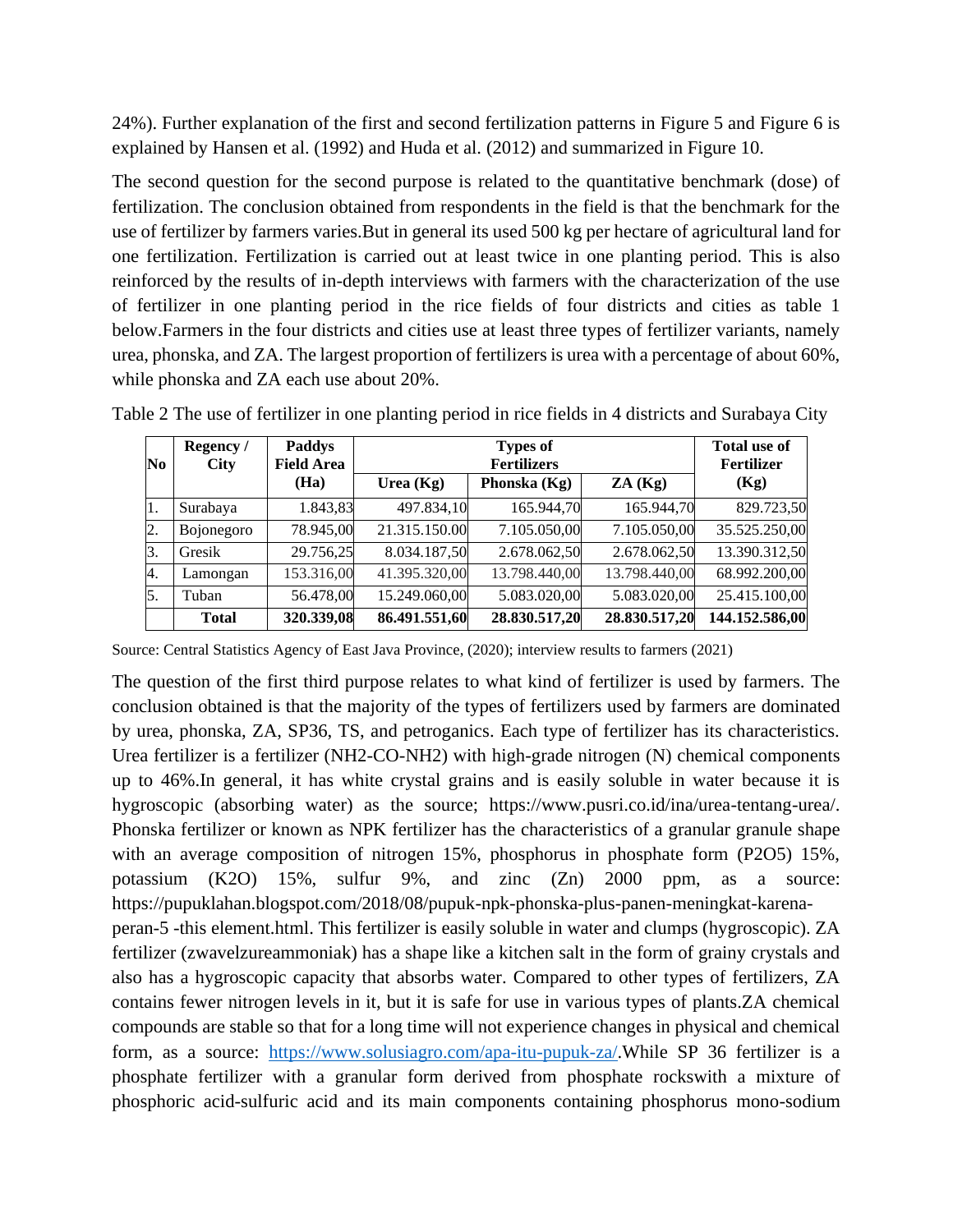calcium phosphate (Ca (H2PO4)) as stipulated in SNI 02-3769-2005. Finally, the characteristics of carbon-grade petroganic fertilizers (C-organic) are at least 15%, C and N levels are between 15- 25, the maximum moisture content is between 8-20%, at a pH between 4-9, granular so that it is easy to use, low water content so that it is efficient, as the source: [https://petrokimia](https://petrokimia-gresik.com/product/petroganik)[gresik.com/product/petroganik.](https://petrokimia-gresik.com/product/petroganik)

The second question for the third purpose is to grasp whether or not there is fertilizer used other than those that have been in the free market (for example in the first question before), for example, kendang fertilizer or compost, and the amount. The conclusion was obtained that other types of fertilizers (in addition to fertilizers) that farmers have used are types of compost, kendang fertilizer, POC (sourced from livestock urine manure), and other organic fertilizer variants.The following pie diagram (Figure 7) shows that the use of fertilizers other than chemical fertilizers only reached about 29% of all respondents. This means that the majority of farmers still rely on the use of chemical fertilizers in agricultural land management. While the rest (the majority of respondents of 71%) still use chemical fertilizers predominantly.





The fourth goal is asked with the first two questions to find out the stages carried out in one planting period, and the length of time for each stage of fertilization. The results of the respondents obtained that the stages carried out began from weeding and pouring the soil, giving rice seedlings, irrigation (both relying on rain and irrigation systems), fertilizing, pest control with chemicals, and harvest preparation.The distance of fertilizer feeding is carried out between 10 to 25 days from the first fertilization. Furthermore, farmers provide additional chemical substances to overcome plant pests that are usually done after the second fertilization. The second question for this purpose is related to the length of time each stage of fertilization has been done by farmers. The results obtained are an average of about 25 days (first and second fertilization).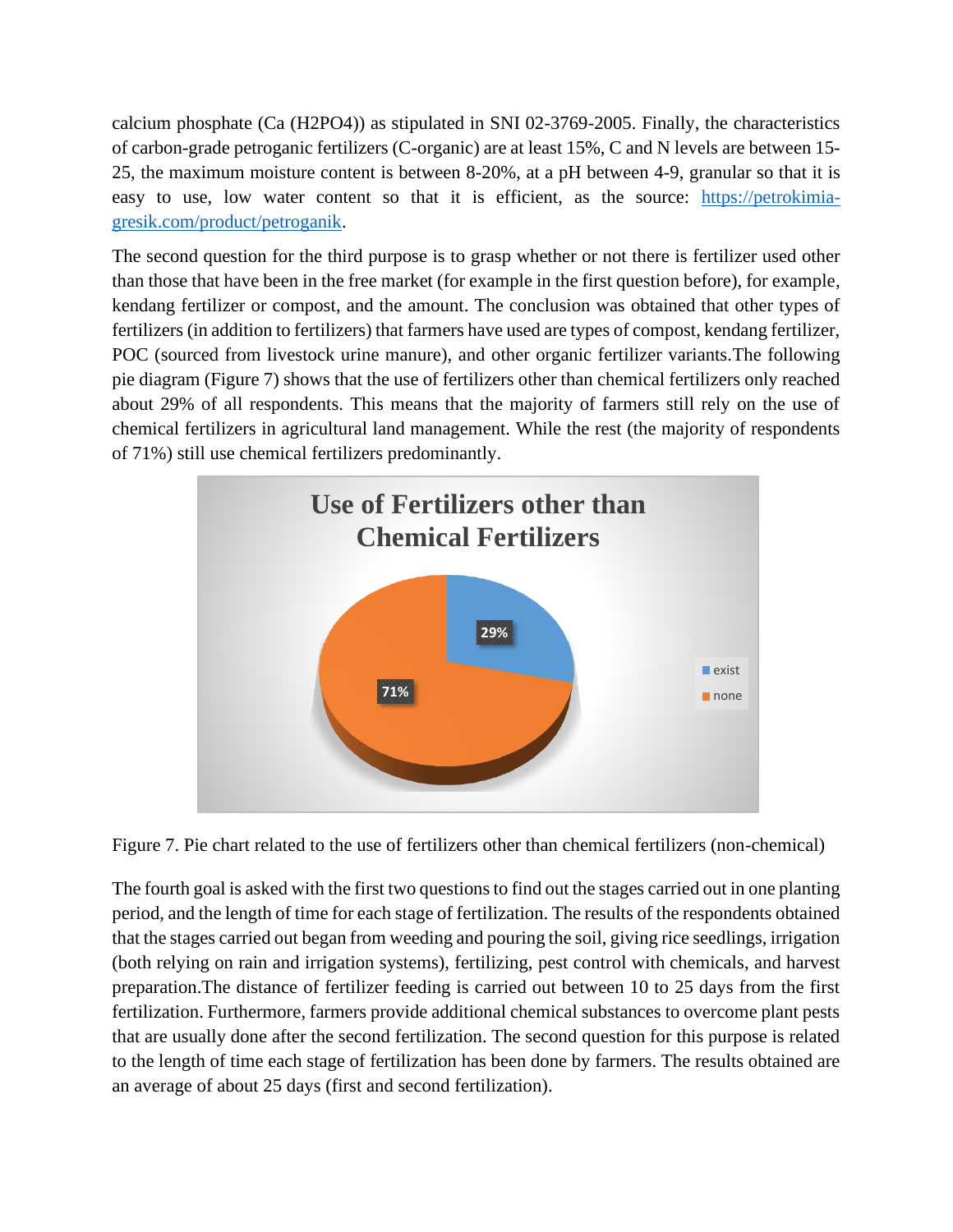The fifth goal consists of three questions, the first is about the types of agricultural chemical drugs used by farmers (in addition to fertilizers). The results of respondents found that almost all farmers use chemical drugs to eradicate plant pests. Such substances are sown or sprayed on the plant to the ground. The drugs used include Pertaco, Amsar, Prepaton, Baykrat, Budok, Nativo, Eli, Scor, Cambrio, Villa, Amistop, Atesa, and others.The following pie diagram (Figure 8) displays that farmers absolutely use 100% of drugs/chemicals (pesticides) to control pests and plant diseases. This shows that the capacity of chemical drugs to exterminate pests/plant diseases has a better advantage compared to non-chemicals so farmers tend to rely heavily on the type of chemical preparation (fabrication).



Figure 8. The pie chart shows overall farmers depend on drugs/chemicals (pesticides) to control pest disease

Chemical drugs (pesticides) have the potential to be the main source of pollutants in shallow groundwater apart from fertilizers. Rao et al (2022) asserted that the degree of groundwater pollution in the case of rural areas in Telangana, India is strongly influenced by various human activities in the form of household waste, irrigation, and so on.Rao et al also explained that the existence of various human activities can contribute to the increase of polluting sources from the main cation elements consisting of Mg<sup>2+</sup>, Na<sup>+</sup>, K<sup>+</sup>, Ca<sup>2+</sup> and the main anions are HCO<sub>3</sub><sup>-</sup>, Cl<sup>-</sup>, NO<sub>3</sub><sup>-</sup> ,  $SO<sub>4</sub><sup>2</sup>$ , F. This study successfully divided the source of pollutants into three kinds through the unmix model (UM). The first source  $(K^+)$  is used to measure the condition of household waste and fertilizers with potassium components. The second source  $(SO<sub>4</sub><sup>2</sup>$ , Mg<sup>2+</sup>, NO<sub>3</sub><sup>-</sup>, Na<sup>+</sup>, and Ca<sup>2+</sup>) specifically comes from household waste, irrigation, and chemical fertilizers with gypsum and nitrate components. The third source  $(F$  and  $HCO<sub>3</sub>)$  that represents the process of dissolving fluoride minerals is a major component contributing to chemical levels in groundwater.All components of the cation and anion are contained in chemical manufacturing fertilizers and drugs /pesticides used by farmers at the study site.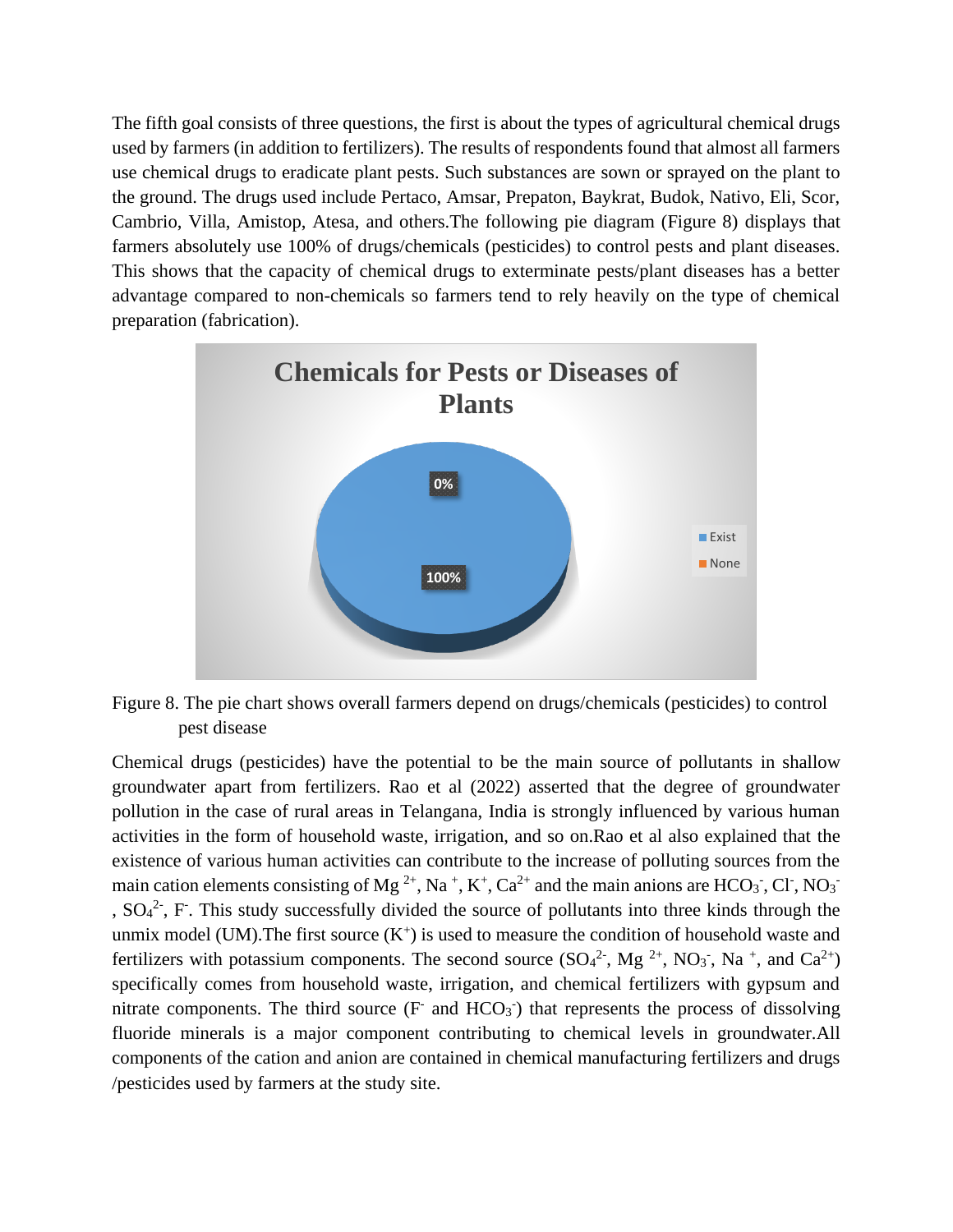The second question on the fifth purpose given to the subject is about the function of chemicals other than fertilizers used by farmers if any. The results of the respondents obtained that the provision of these drugs was carried out when plants were attacked by pests and diseases in the form of fungi, viruses, bacteria to animals such as leafhoppers, and so on.While the third question is about the time of treatment done for rice plants. The results of the respondents concluded that the administration of these chemical drugs is carried out when plants are attacked by pests and diseases.The frequency of giving is generally done three times in one planting period. The frequency is done to provide a protective effect of plants against potential pests and diseases. Conditions for the use of fertilizers and pest exterminator drugs and diseases are intensive enough that they will have the potential to produce a source of pollution for the surrounding environment.Some previous studies in South Korea have found that the impact of excessive fertilizers and pest/disease eradication drugs on shallow groundwater quality becomes degraded. The degradation process is mainly due to the residual level of fertilizers and pesticides with components of NO<sub>3</sub><sup>-</sup> and  $SO_4^2$ -which dominate the groundwater content around the agricultural area (Min et al., 2003; Chae et al., 2004; Choi et al., 2007; Kim et al., 2008; Choi et al., 2011, 2016; Kim et al., 2014, 2015).The above has characteristic similarities with conditions at the study site with the dominant composition of fertilizers and pesticides derived from the affiliates of  $NO<sub>3</sub>$ . and  $SO_4^2$  components.

The sixth goal is expressed with one question on the subject of how many harvests in one year; Answers can be grouped into three categories based on answers obtained from farmers, namely twice the harvest, three times the harvest, and blank or empty.The empty answer is that some farmers refuse to give a clear answer to this question for reasons that cannot be explained by researchers. The question on the sixth goal also reveals the type of plant grown in one year.The conclusion of the respondents was obtained that in one year almost all areas can be done three times the planting period, the rest only twice. Then for three times the planting period, not all can be planted rice (three times) so most are interspersed withpalawija crops such as corn, soybeans, green beans, peanuts, vegetables, and tobacco in some cases.This is the following pie diagram which shows the characteristic distribution of the number of harvests in one year (Figure 9). This diagram confirms and exhibits that the majority of respondents (81%) harvest rice three times a year while the rest (14%) harvest rice twice, and the rest abstain.Hansen et al. (1992) and Huda et al. (2012) explained that the mechanism of regulating water sources (surface and groundwater) in rice agricultural irrigation systems follows the stages of flooding, the use of small and large furrows, the use of groundwater as a subjunctive use of rice plants, watering (sprinkle system), and the use of leaking systems (Trinkle systems). Distribution of groundwater continuously or intermittently (Figure 10).The figure also describes the general position and duration of the use of fertilizers and pesticides as exterminators of pests and diseases.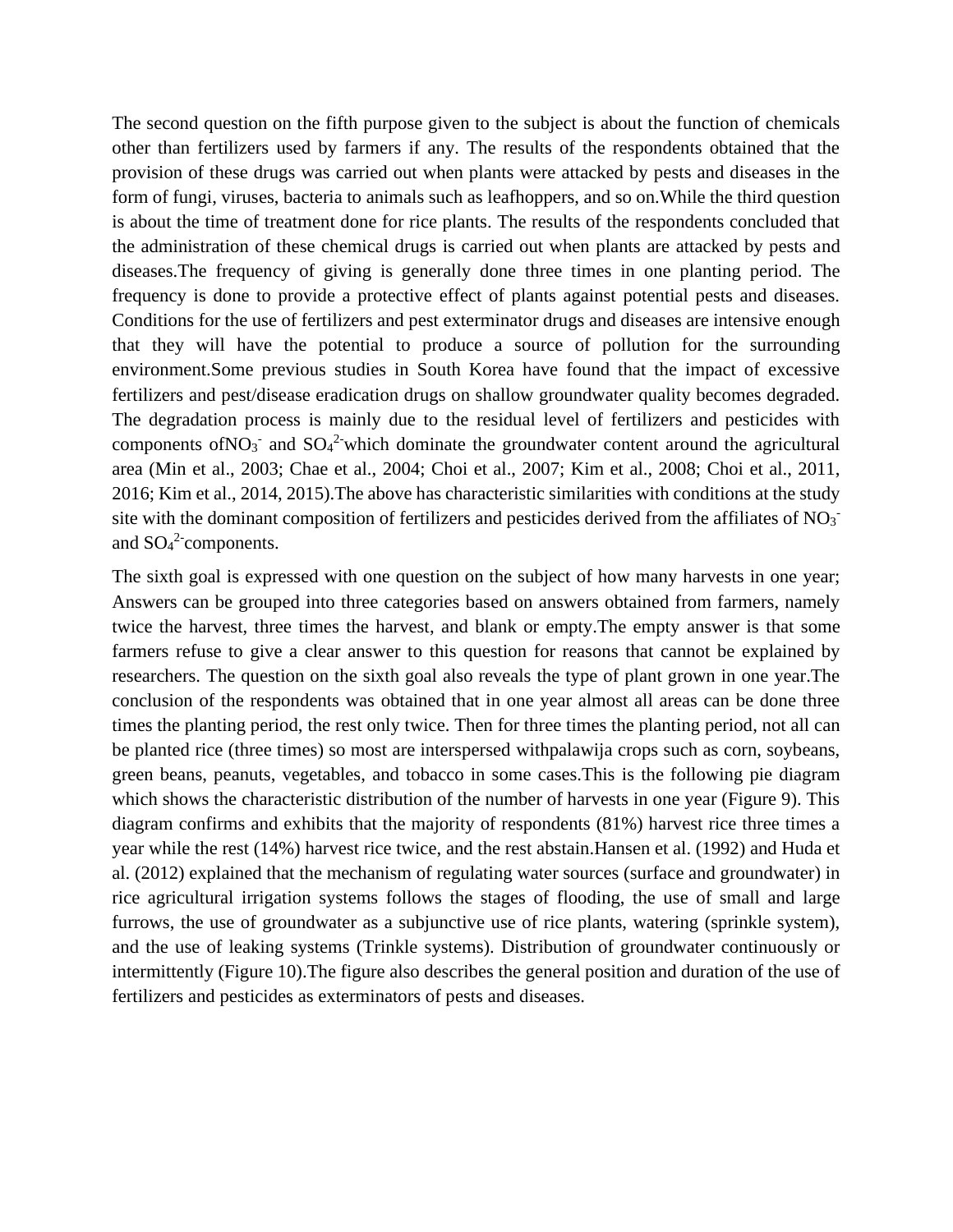

Figure 9. Pie chart characteristics of the number of harvest periods in a year



Figure 10. Scheme of distribution and distribution of fertilizers, pesticides, and water in rice irrigation systems (modifications of Hansen et al., 1992; Huda et al., 2012)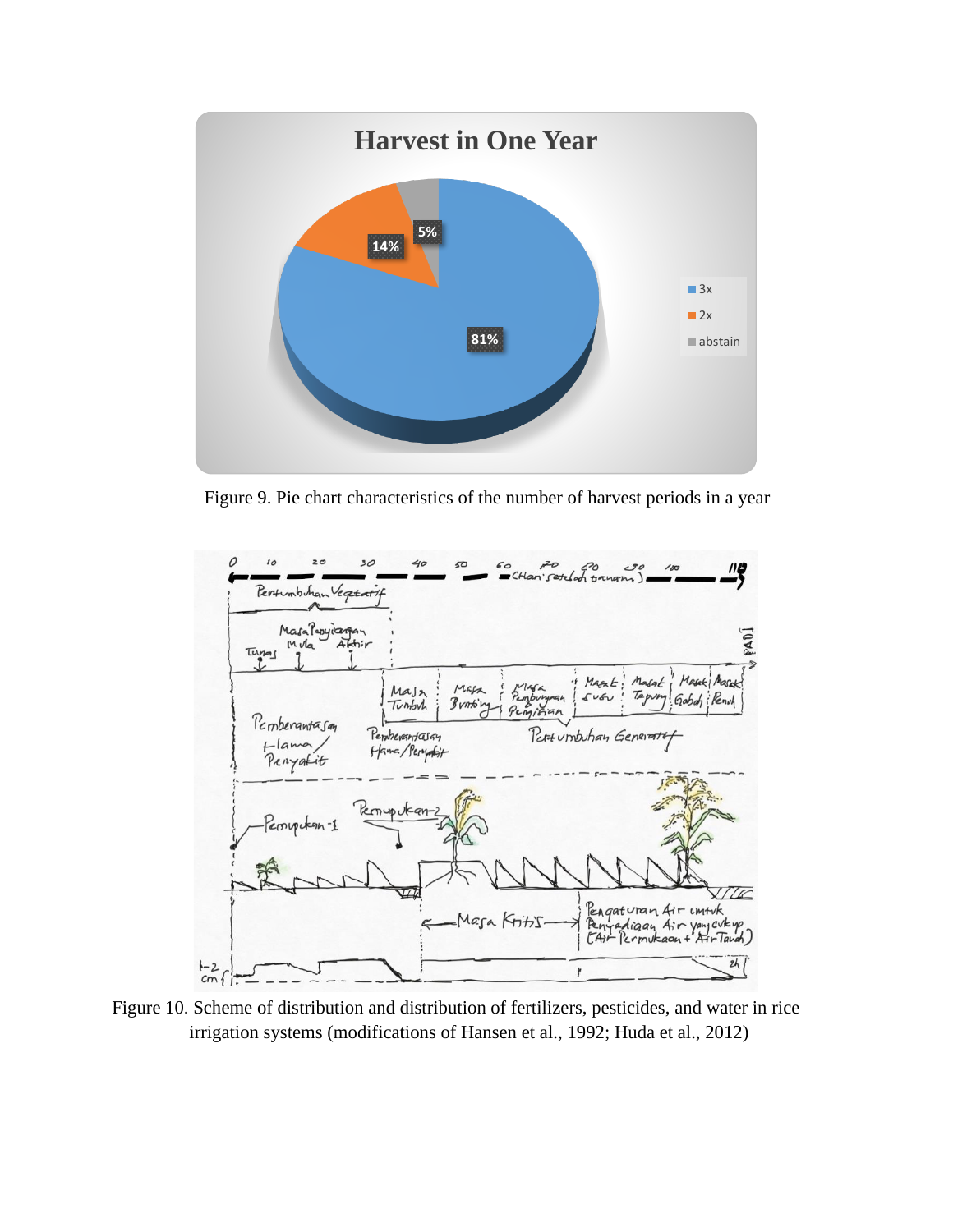### 4. Conclusion

Based on all the data and reviews in the previous section, it can be concluded that:

- a. The results of the data analysis uncovered a tendency to increase the intensity and volume of the use of fertilizers and chemical drugs in the early growing season.
- b. The planting period of rice commodities reaches an average of between two to three times a year so it demands the availability of water and fertilizers and chemical drugs (pesticides) which are also increasing.
- c. The use of fertilizers or chemical fertilizers dominates the frequency of farmers so the potential opportunities for pollution to the surrounding environment include shallow groundwater aquifers. So is the intensive use of pesticides. This indicates the potential for shallow groundwater pollution in the Surabaya-Lamongan Groundwater Basin area.
- d. The results of this study are the starting point for research related to groundwater contaminants that are suspected to also be caused by human activities, especially in the Surabaya-Lamongan Groundwater Basin area.

#### **Bibliography**

- Almasri, M.N. andKaluarachchi, J.J. (2004): Assessment and management of long-term nitrate pollution of ground water in agriculture-dominated watersheds. *Journal of Hydrology,* **295**, 225–245. http://dx.doi.org/10.1016/j.jhydrol.2004.03.013
- Appelo, C.A.J. and Postma, D. (2005): *Geochemistry, Groundwater and Pollution (Second Edition)*. Leiden: A.A. Balkema Publishers, The Netherlands.
- Badan Pusat Statistik Indonesia. (2022): Statistik Indonesia. Jakarta. *Unpublished.*
- Badan Pusat Statistik Indonesia. (2018): AnalisisBahanPokok Indonesia. Jakarta. *Unpublished.*
- Badan Pusat StatistikProvinsiJawa Timur. (2020): ProvinsiJawa Timur Dalam Angka 2020. *Unpublished.*
- BappedaProvinsiJawa Timur. (2012): PerdaNomor 5 Tahun 2012 tentangRencana Tata Ruang Wilayah ProvinsiTahun 2011-2031. *Unpublished.*
- Barcelona, M.J., Holm, T.R., Schock, M.R., and George, G.K. (1989): Spatial and temporal gradients in aquifer oxidation–reduction conditions. *Water Resources Research*, **25**, 991– 1003.
- Bemmelen, v., R.W. (1949): *The Geology of Indonesia*. Vol.I.A. MartinusMijhoff. The Haque. Netherlands. 732
- Bhanja, S.N., Mukherjee, A., Rodell, M., Wada, Y., Chattopadhyay, S., Velicogna, I., Pangaluru, K., andFamiglietti, J.S. (2017): Groundwater rejuvenation in parts of India influenced by water-policy change implementation. *Scientific Reports*, **7** (7453). https://doi.org/10.1038/s41598-017-07058-2.
- Bijay, S., Shah, Y.H., Beebout, J., Yadvinder, S., andBuresh, R.J. (2008): Crop residue management for low land rice based cropping systems in Asia. *Advances in Agronomy*, **98**, 117–199. https://doi.org/10.1016/S0065-2113(08)00203-4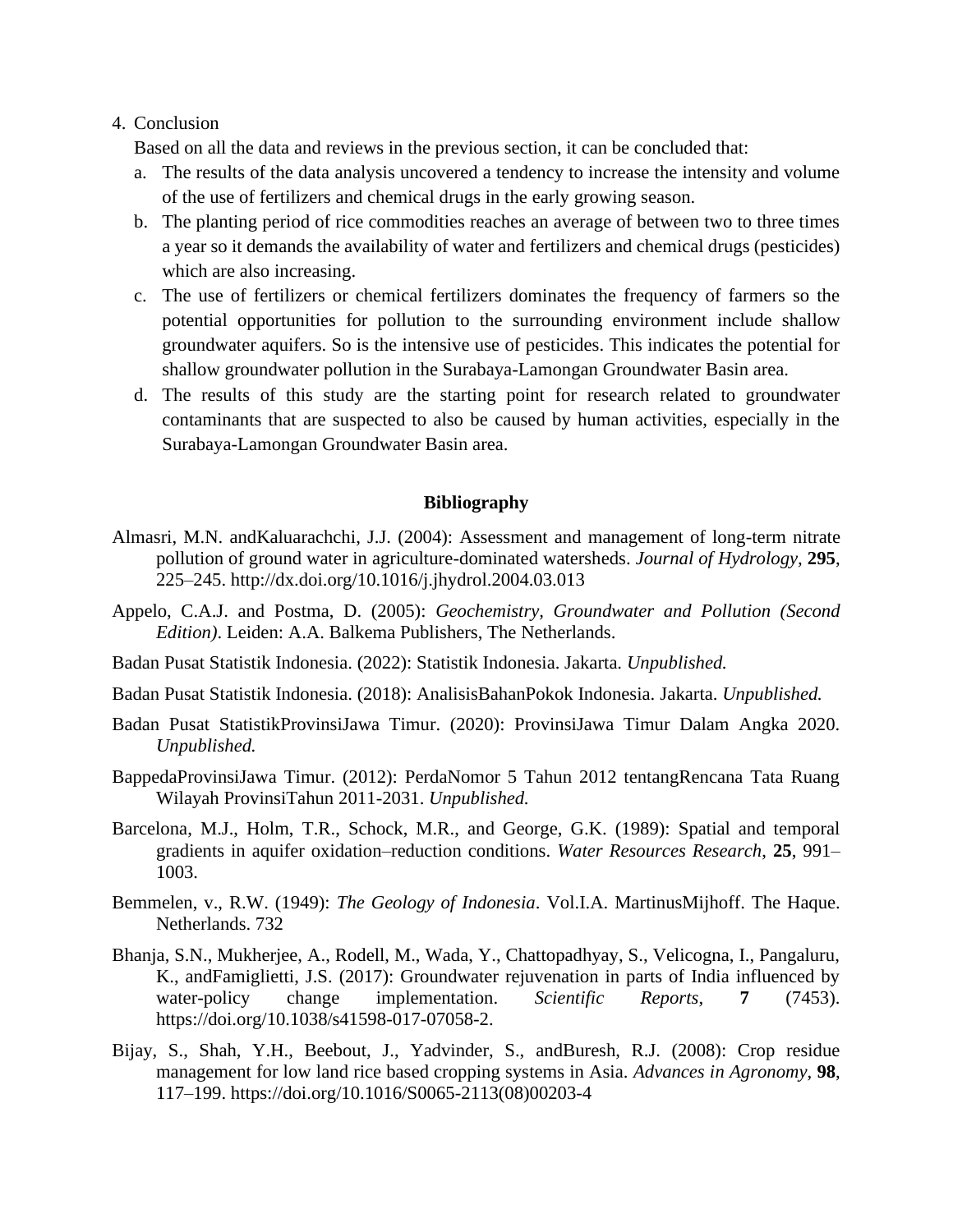- Biswas, A., Majumder, S., Neidhardt, H., Halder, D., Bhowmick, S., Mukherjee G, A., Kundu, A., Saha, D., Berner, Z., and Chatterjee, D. (2011): Groundwater chemistry and redox processes: depth dependent arsenic release mechanism. *Applied Geochemistry*, **26**, 516–525.
- Boxall, A.B.A. (2012): New and Emerging Water Pollutants Arising from Agriculture. OECD Publishing.
- Burek, P., Satoh, Y., Kahil, T., Tang, T., Greve, P., Smilovic, M., Guillaumot, L., and Wada, Y. (2019): Development of the Community Water Model (CWatM v1.04) A high-resolution hydrological model for global and regional assessment of integrated water resources management. *Geoscientific Model Development*. [https://doi.org/gmd-2019-214.](https://doi.org/gmd-2019-214)
- Chaudhuri, S. and Ale, S. (2013): Characterization of groundwater resources in the Trinity and Woodbine aquifers in Texas. *Science of the Total Environment*, **452**, 333–348. [https://doi.org/10.1016/j.scitotenv.2013.02.081.](https://doi.org/10.1016/j.scitotenv.2013.02.081)
- Chaudhuri, S. and Ale, S. (2014a): Long-term (1930-2010) trends in groundwater levels in Texas: influence of soils, land cover and water use. *Science of Total Environment*, **490**, 379–390. https://doi.org/10.1016/j.scitotenv.2014.05.013.
- Chaudhuri, S. and Ale, S. (2014b): An appraisal of groundwater quality in the Seymour and Blaine aquifers in a major agro-ecological region in Texas, USA. *Environmental Earth Sciences*, **71** (6), 2765–2777. https://doi.org/10.1007/s12665-013-2655-x.
- Chaudhuri, S., Parakh, D., Roy, M., and Kaur, H. (2021): Groundwater-sourced irrigation and agro-power subsidies: Boon or bane for small/ marginal farmers in India?.*Groundwater for Sustainable Development*, **15**, [https://doi.org/10.1016/j.gsd.2021.100690.](https://doi.org/10.1016/j.gsd.2021.100690)
- Chae, G.T., Kim, K., Yun, S.T., Kim, K.H., Kim, S.O., Choi, B.Y., Kim, H.S., and Rhee, C.W. (2004): Hydrogeochemistry of alluvial groundwaters in an agricultural area: an implication for groundwater contamination susceptibility. *Chemosphere*, **55**, 369–378. Doi: 10.1016/j.chemosphere.2003.11.001.
- Choi, B.Y., Yun, S.T., and Kim, K.H. (2016): Role of oxbow lakes in controlling redox geochemistry of shallow groundwater under a heterogeneous fluvial sedimentary environment in an agricultural field: Coexistence of iron and sulfate reduction. *Journal of Contaminant Hydrology,* **185-186**, 28-41[. https://dx.doi.org/10.1016/j.jconhyd.2016.01.001.](https://dx.doi.org/10.1016/j.jconhyd.2016.01.001)
- Choi, W.J., Han, G.H., Lee, S.M., Lee, G.T., Yoon, K.S., Choi, S.M., and Ro, H.M. (2007): Impact of land-use types on nitrate concentration and δ15N in unconfined groundwater in rural areas of Korea. *Agriculture, Ecosystem and Environment*. **120**, 259–268. Doi: 10.1016/j.agee.2006.10.002.
- Choi, B.Y., Yun, S.T., Mayer, B., and Kim, K.H. (2011): Sources and biogeochemical behavior of nitrate and sulfate in an alluvial aquifer: hydrochemical and stable isotope approaches. *Applied Geochemistry*. **26**, 1249–1260.
- Christensen, T.H., Bjerg, P.L., Banwart, S.A., Jakobsen, R., Heron, G., andAlbrechtsen, H.J. (2000): Characterization of redox conditions in groundwater contaminant plumes. *Journal of Contaminant Hydrology*, **45**, 165–241. https://doi.org/10.1016/S0169-7722(00)00109-1
- Energi dan SumberDaya Mineral. (2017): PermenNomor 2 Tahun 2017 tentangCekungan Air Tanah di Indonesia.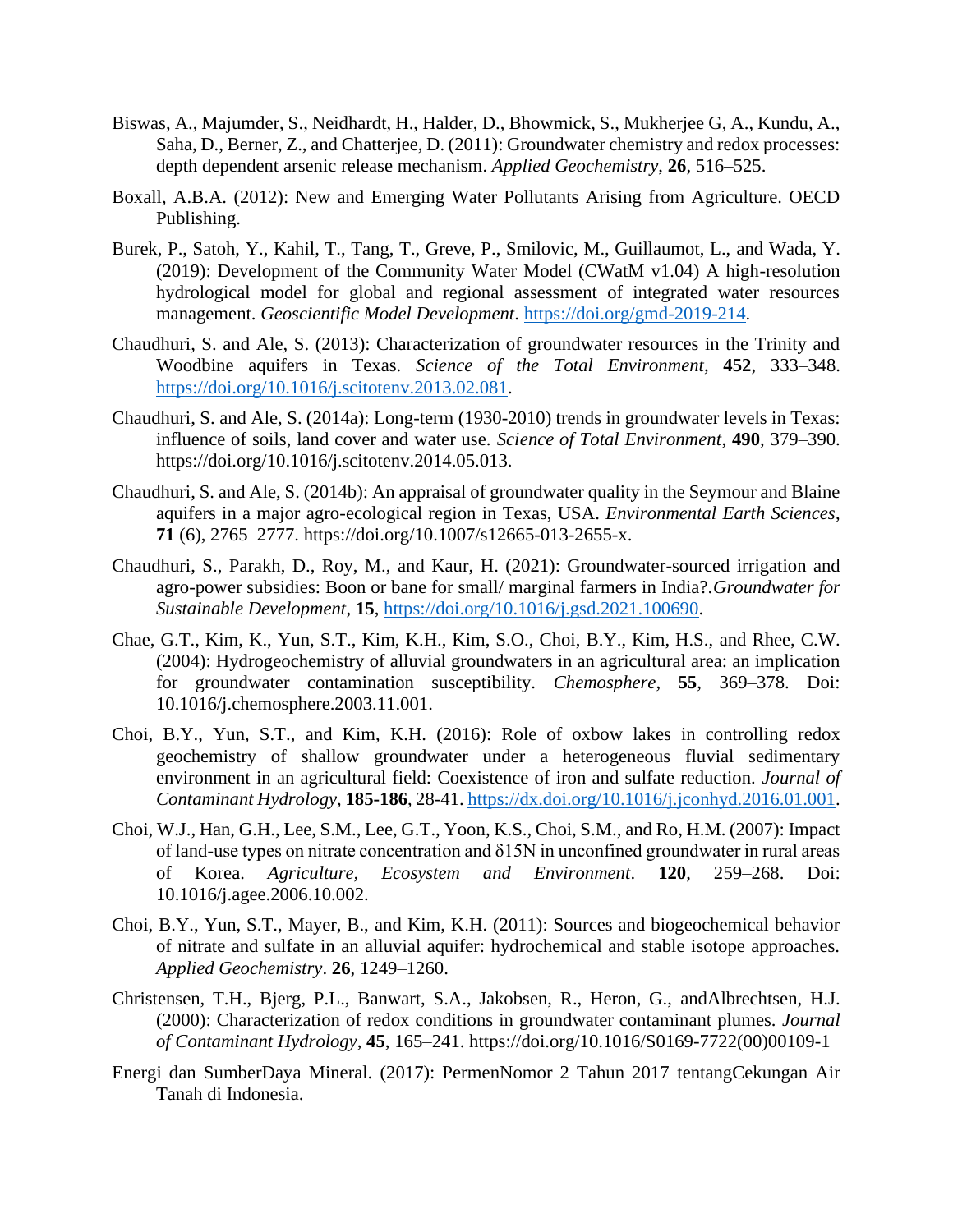- FAO (Food Agriculture Organization of the United Nations) (2013) FAOSTAT statistics database. Rome: FAO.<https://www.fao.org/food-agriculture-statistics/en/>
- Gomes, I.B., Maillard, J.-Y., Simões, L.C., andSimões, M.. (2020): Emerging contaminants affect the microbiome of water systems-strategies for their mitigation. *npj Clean Water*, **3**, 39. https://doi.org/10.1038/s41545-020-00086-y
- Gomes, I.B., Simões, L.C., andSimões, M. (2018): The effects of emerging environmental contaminants on Stenotrophomonas maltophilia isolated from drinking water in planktonic and sessile states. Science of the Total Environment, **643**, 1348–1356. [https://doi.org/10.1016/j.scitotenv.2018.06.263.](https://doi.org/10.1016/j.scitotenv.2018.06.263)
- Guo, J.H., Liu, X.J., Zhang, Y., Shen, J.L., Han, W.X., Zhang, W.F., Christie, P., Goulding, K.W., Vitousek, P.M., and Zhang, F.S. (2010): Significant acidification in major Chinese croplands. *Science*. **327**, 1008–1010. https://doi.org/10.1126/science.1182570
- Hansen, V.E., Israelsen, D.W., and Stringham, G.E. (1992): Dasar-dasar dan PraktekIrigasi. Jakarta. Erlangga.
- Hanson, C.R. (2002): Nitrate concentrations in Canterbury groundwater: a review of existing data. Environment Canterbury. Report No. R02/17
- Hinkle, S.R. andTesoriero, A.J. (2014): Nitrogen speciation and trends, and prediction of denitrification extent, in shallow US groundwater. *Journal of Hydrology*, **509**, 343–353. [https://doi.org/10.1016/j.jhydrol.2013.11.048.](https://doi.org/10.1016/j.jhydrol.2013.11.048)
- Huda, M.N., Harisuseno, D., andPriyantoro, D. (2012): Kajian SistemPemberian Air Irigasisebagai Dasar PenyusunanJadwalRotasi pada Daerah IrigasiTumpangKabupaten Malang. *Jurnal Teknik Pengairan*. **3**, 221-229
- Hudak, P.F. (2000): Regional trends in nitrate content of Texas groundwater. *Journal of Hydrology*, **228**, 37–47. [https://doi.org/10.1016/S0022-1694\(99\)00206-1.](https://doi.org/10.1016/S0022-1694(99)00206-1)
- Husein, S. (2015): *Petroleum and Regional Geology of Northeast Java Basin, Indonesia*. Excursion Guide Book for UniversitiTeknologi Petronas Malaysia. Department of Geological Engineering University Gadjah Mada.
- Jain, M., Fishman, R., Mondal, P., Galford, G., Bhattarai, N., Naeem, S., Lall, U., Singh, B., andDefries, R. (2021): Groundwater depletion will reduce cropping intensity in India. *Science Advances*, **7** (9), eabd2849. https://doi.org/10.1126/sciadv.abd2849
- Jasechko, S., Perrong, D., Seybold, H., Fan, Y., and Kirchner, J.W. (2020): Groundwater level observations in 250,000 coastal US wells reveal scope of potential seawater intrusion. *Nature Communications*, **11** (3229). https://doi.org/10.1038/s41467-020-17038-2
- Joubert, M.D., Ridwan, D., andPratiwi, R.M. (2017): Kinerja JaringanIrigasi Air Tanah pada IrigasiHemat Air BerbasisPompa Air Tenaga Surya, *JurnalIrigasi,* **11**.
- Kadiyan, N., Chatterjee, R.S., Pranjal, P., Agrawal, P., Jain, S.K., Angurala, M.L., Biyani, A.K., Sati, M.S., Kumar, D., Bhardwaj, A., and Ray, P.K.C. (2021): Assessment of groundwater depletion–induced land subsidence and characterisation of damaging cracks on houses: a case study in Mohali-Chandigarh area, India. *Bulletin of Engineering Geology and the Environment*, **80**, 3217–3231. https://doi.org/10.1007/s10064-021-02111-x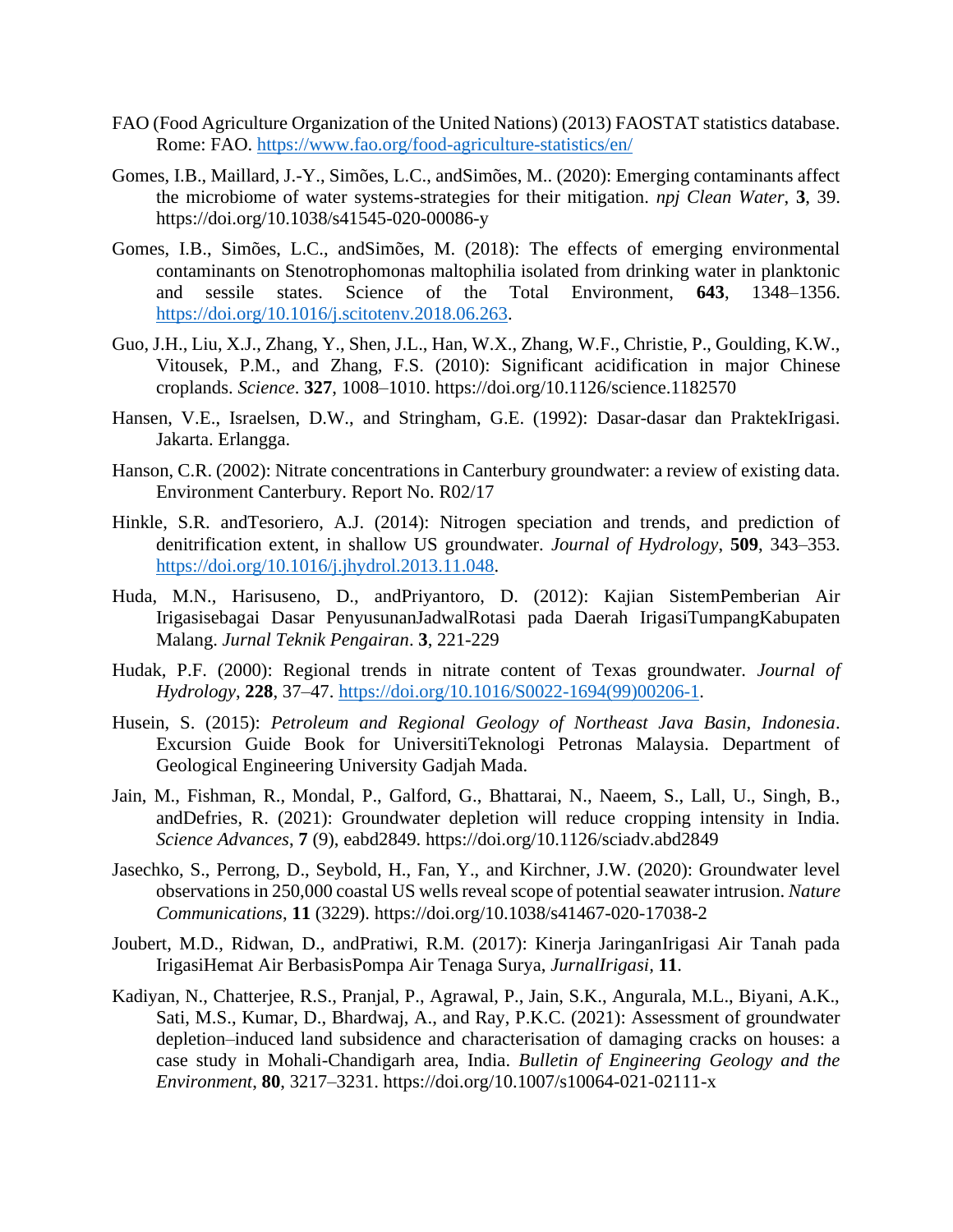- Khan, M.N., Mobin, M., and Abbas, Z.K. (2018): Fertilizers and their contaminants in soils, surface and groundwater. *Encyclopedia of the Anthropocene*, **5**, 225-240. https://doi.org/10.1016/B978-0-12-809665-9.09888-8
- Khan, S., Dan, Z., and Haiyan, H. (2019): Adsorption mechanism of Pb(II) and Ni(II) from aqueous solution by TiO2 nanoparticles: kinetics, isotherms and thermodynamic studies. *Desalination Water Treatment*, **155**, 237–249. doi: 10.5004/dwt.2019.23933.
- Khan, S., Naushad, M., Govarthanan, M., Iqbal, J., andAlfadul, S.M. (2022): Emerging contaminants of high concern for the environment: current trends and future research. Environmental Research, **207**. https://doi.org/10.1016/j.envres.2021.112609
- Khan, S., Wu, Y., Zhang, X., Hu, S., Li, T., Fu, Y., and Li, Q. (2013): Influence of dissolved organic matter from corn straw on Zn and Cu sorption to Chinese loess. *Toxicological and Environmental Chemistry*, **95**, 1318–1327. https://doi.org/10.1080/02772248.2013.866238
- Kim, D.M., Yun, S.T., Kwon, M.J., Mayer, B., and Kim, K.H. (2014): Assessing redox zones and seawater intrusion in a coastal aquifer in South Korea using hydrogeological, chemical, and isotopic approaches. *Chemical Geology*, **390**, 119–134. Doi: 10.1016/j.chemgeo.2014.10.024.
- Kim, K.H., Yun, S.T., Mayer, B., Lee, J.H., Kim, T.S., and Kim, H.K. (2015): Quantification of nitrate sources in groundwater using hydrochemical and dual isotopic data combined with a Bayesian mixing model. *Agriculture, Ecosystem and Environment*. **199**, 369–381. Doi: 10.1016/j.agee.2014.10.014
- Kim, K., Kim, H.J., Choi, B.Y., Kim, S.H., Park, K.H., Park, E., Koh, D.C., and Yun, S.T. (2008): Fe and Mn levels regulated by agricultural activities in alluvial groundwaters underneath a flooded paddy field. *Applied Geochemistry*. **23**, 44–57. Doi: 10.1016/j.apgeochem.2007.09.004.
- Kumar, A.R. andRiyazuddin, P. (2012): Seasonal variation of redox species and redox potentials in shallow groundwater: a comparison of measured and calculated redox potentials. *Journal of Hydrology*, **444-445**, 187–198. Doi: 10.1016/j.jhydrol.2012.04.018
- Mastrocicco, M. andColombani, N. (2020): The issue of groundwater salinization in coastal areas of the mediterranean region: a review. *Water*, **13** (90). https://doi.org/ 10.3390/w13010090
- Meldebekova, G., Yu, C., Li, Z., and Song, C. (2020): Quantifying ground subsidence associated with aquifer overexploitation using space-borne radar interferometry in Kabul, Afghanistan. *Remote Sensing*, **12** (2461). https://doi.org/10.3390/rs12152461
- Min, J.H., Yun, S.T., Kim, K., Kim, H.S., and Kim, D.J. (2003): Geologic controls on the chemical behavior of nitrate in riverside alluvial aquifers. Korea. *Hydrological Processes*. **17**, 1197– 1211. Doi:10.1002/hyp.1189.
- Miro, M.E. andFamiglietti, J.S. (2018): Downscaling GRACE remote sensing datasets to highresolution groundwater storage change maps of California's central valley. *Remote Sensing*. **10** (1), 143. https://doi.org/10.3390/rs10010143
- Najib, S., Fadili, A., Mehdi, K., Joelle, R., Makan, A., andGuessir, M. (2016): Salinization process and coastal groundwater quality in Chaouia, Morocco. Journal of African Earth Sciences, **115**, 17–31. https://doi.org/10.1016/j.jafrearsci.2015.12.010